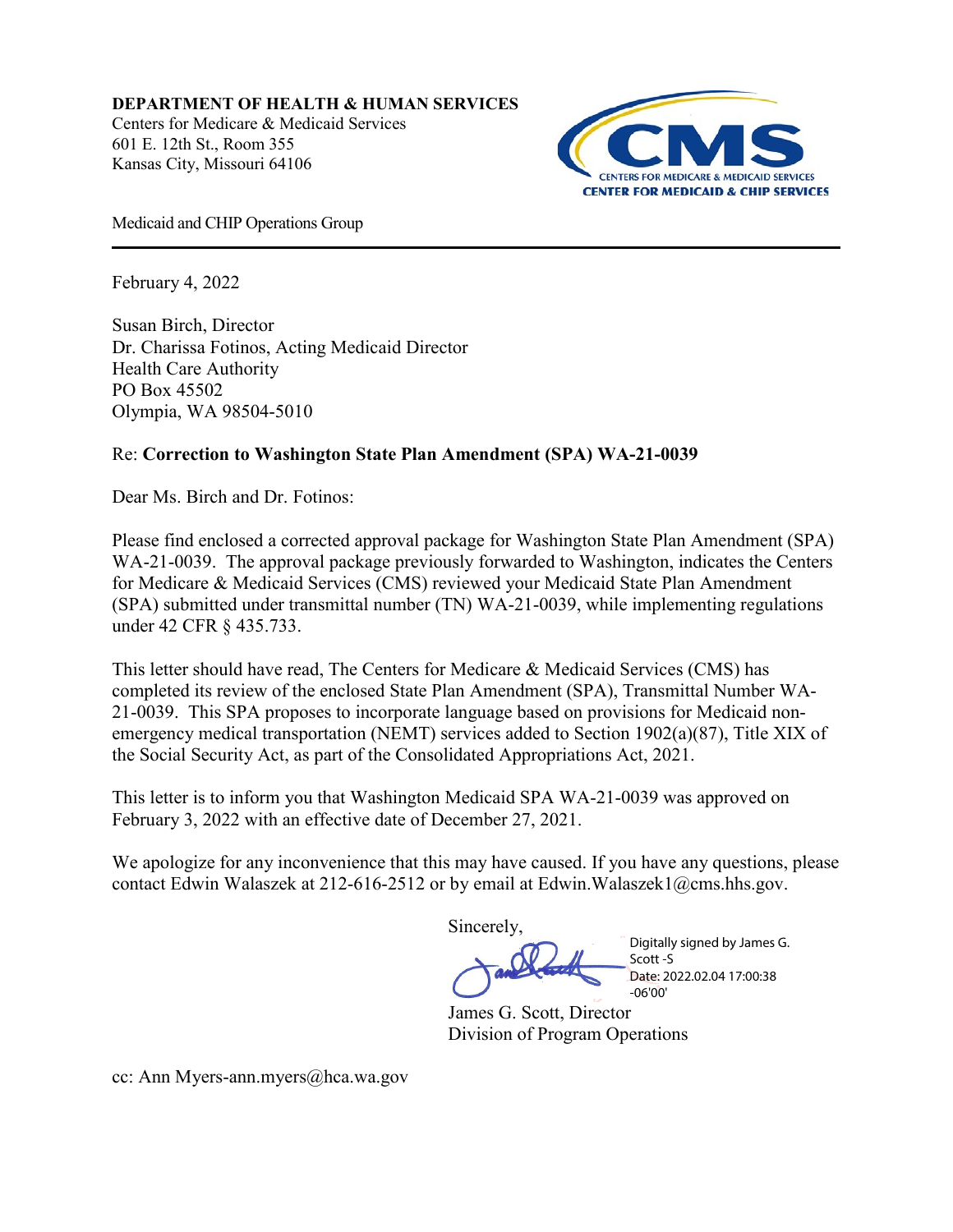DEPARTMENT OF HEALTH & HUMAN SERVICES Centers for Medicare & Medicaid Services 601 E. 12th St., Room 355 Kansas City, Missouri 64106



Medicaid and CHIP Operations Group

February 3, 2022

Susan Birch, Director Dr. Charissa Fotinos, Acting Medicaid Director Health Care Authority PO Box 45502 Olympia, WA 98504-5010

Re: Washington State Plan Amendment (SPA) WA-21-0039

Dear Ms. Birch and Dr. Fotinos:

The Centers for Medicare & Medicaid Services (CMS) reviewed your Medicaid State Plan Amendment (SPA) submitted under transmittal number (TN) WA-21-0039. This amendment submitted is to ensure compliance with Section 209 of the Consolidated Appropriations Act, 2021.

We conducted our review of your submittal according to statutory requirements in Title XIX of the Social Security Act and implementing regulations 42 CFR § 435.733. This letter is to inform you that Washington Medicaid SPA WA-21-0039 was approved on February 3, 2022, with an effective date of December 27, 2021.

If you have any questions, please contact Edwin Walaszek at 212-616-2512 or by email at Edwin.Walaszek1@cms.hhs.gov.

Sincerely,

Digitally signed by James G. Scott-S Date: 2022.02.03 15:55:33 06'00

James G. Scott, Director Division of Program Operations

cc: Ann Myers-ann.myers@hca.wa.gov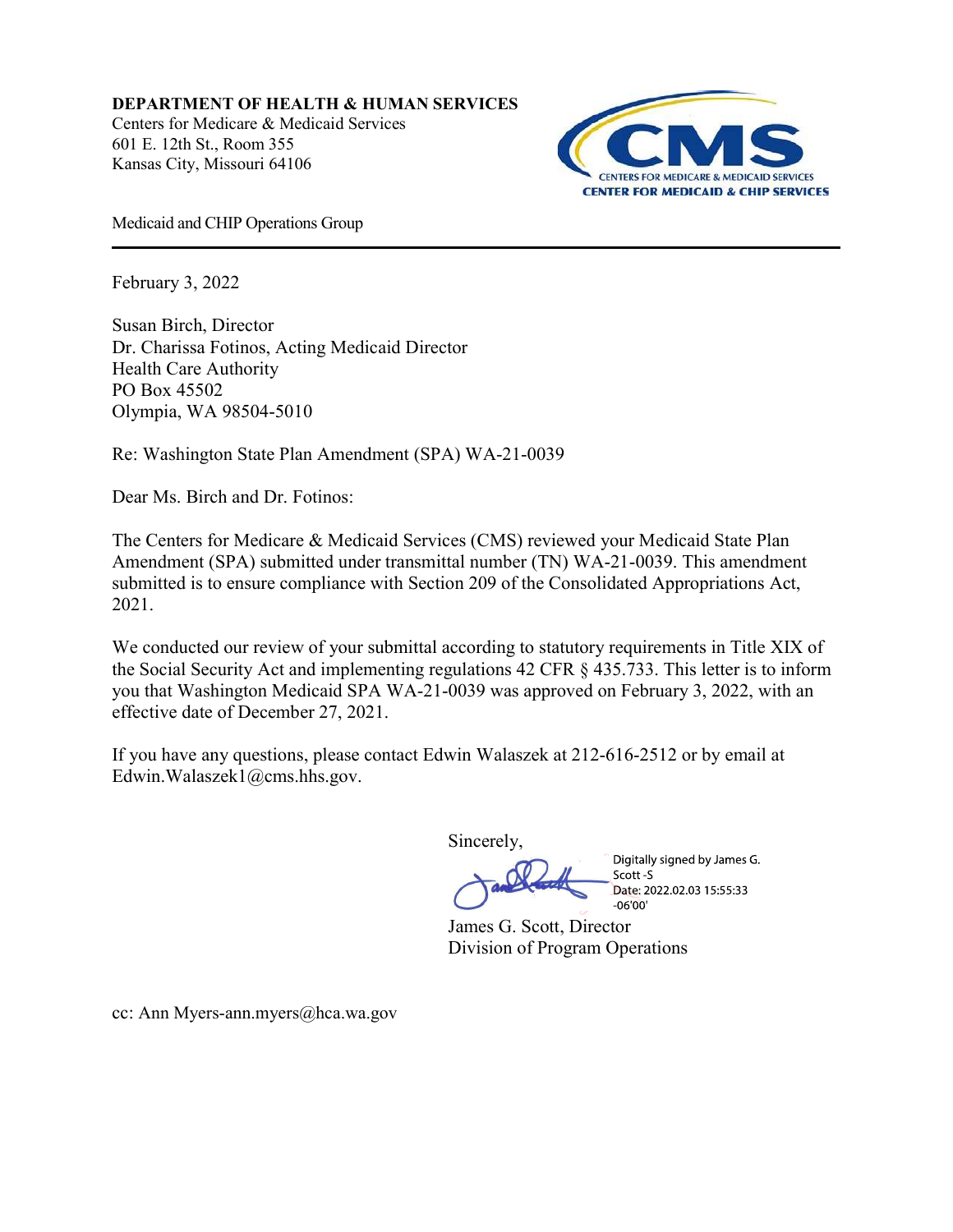| <b>TRANSMITTAL AND NOTICE OF APPROVAL OF</b><br><b>STATE PLAN MATERIAL</b>                                                                                                                            | 2. STATE<br>1. TRANSMITTAL NUMBER<br><b>WA</b><br>$\overline{2}$<br>$9^{\circ}$<br>$\overline{\mathbf{0}}$<br>$\overline{\mathbf{0}}$<br>$\mathbf{3}$<br>3. PROGRAM IDENTIFICATION: TITLE OF THE SOCIAL |
|-------------------------------------------------------------------------------------------------------------------------------------------------------------------------------------------------------|---------------------------------------------------------------------------------------------------------------------------------------------------------------------------------------------------------|
| <b>FOR: CENTERS FOR MEDICARE &amp; MEDICAID SERVICES</b>                                                                                                                                              | <b>SECURITY ACT</b><br>$\bullet$<br>XIX<br>XXI                                                                                                                                                          |
| TO: CENTER DIRECTOR<br>CENTERS FOR MEDICAID & CHIP SERVICES<br>DEPARTMENT OF HEALTH AND HUMAN SERVICES                                                                                                | 4. PROPOSED EFFECTIVE DATE<br>12/27/2021                                                                                                                                                                |
| 5. FEDERAL STATUTE/REGULATION CITATION<br>1902(a) of the Social Security Act                                                                                                                          | 6. FEDERAL BUDGET IMPACT (Amounts in WHOLE dollars)<br>2021<br>$\overline{\mathbf{0}}$<br>\$<br>a. FFY<br>2022<br>\$0<br>b. FFY                                                                         |
| 7. PAGE NUMBER OF THE PLAN SECTION OR ATTACHMENT<br>Attachment 3.1-D page 1<br>Attachment 3.1-D page 2                                                                                                | 8. PAGE NUMBER OF THE SUPERSEDED PLAN SECTION<br>OR ATTACHMENT (If Applicable)<br>Attachment 3.1-D page 1                                                                                               |
| 9. SUBJECT OF AMENDMENT<br>Non-Emergency Medical Transportation (NEMT) Update<br>10. GOVERNOR'S REVIEW (Check One)<br>GOVERNOR'S OFFICE REPORTED NO COMMENT<br>COMMENTS OF GOVERNOR'S OFFICE ENCLOSED | OTHER, AS SPECIFIED:                                                                                                                                                                                    |
| NO REPLY RECEIVED WITHIN 45 DAYS OF SUBMITTAL<br>11. SIGNATURE OF STATE AGENCY OFFICIAL                                                                                                               | 15. RETURN TO                                                                                                                                                                                           |
| 12. TYPED NAME<br>Charissa Fotinos MD MSc<br>13. TITLE<br><b>Acting Medicaid Director</b><br>14. DATE SUBMITTED<br>12/30/2021                                                                         | State Plan Coordinator<br><b>Health Care Authority</b><br>POB 42716<br>Olympia, WA 98504-2716                                                                                                           |
|                                                                                                                                                                                                       | <b>FOR CMS USE ONLY</b>                                                                                                                                                                                 |
| 16. DATE RECEIVED<br>December 30, 2021                                                                                                                                                                | 17. DATE APPROVED<br>February 3, 2022                                                                                                                                                                   |
|                                                                                                                                                                                                       | PLAN APPROVED - ONE COPY ATTACHED                                                                                                                                                                       |
|                                                                                                                                                                                                       |                                                                                                                                                                                                         |
| 18. EFFECTIVE DATE OF APPROVED MATERIAL<br>December 27, 2021<br>20. TYPED NAME OF APPROVING OFFICIAL                                                                                                  | 19. SIGNATURE OF APPROVING OFFICIAL<br>Digitally signed by James G. Scott -S<br>Date: 2022.02.03 15:56:05 -06'00'<br>21. TITLE OF APPROVING OFFICIAL                                                    |